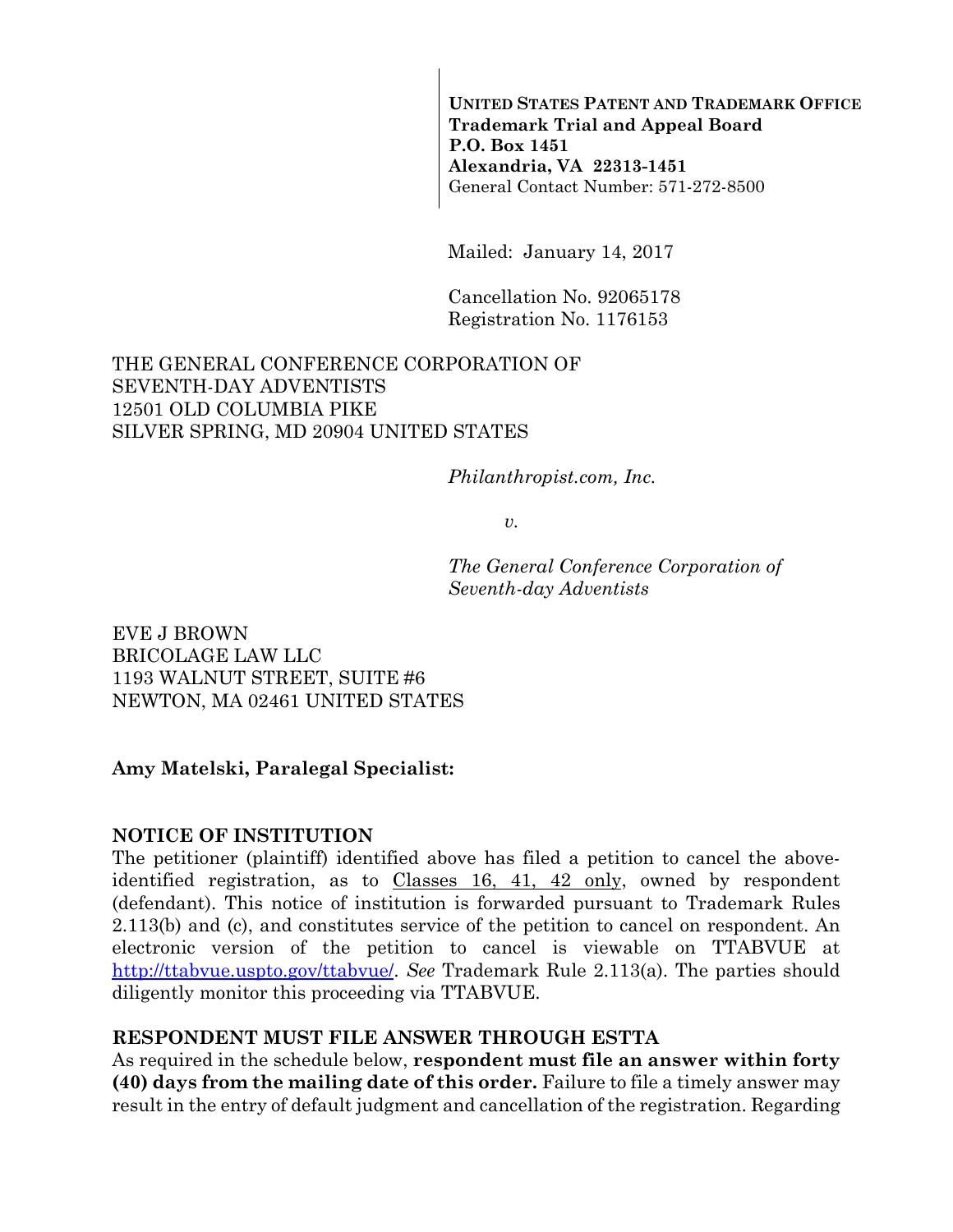when a deadline falls on a Saturday, Sunday or federal holiday, *see* Trademark Rule 2.196. Respondent must file the answer through ESTTA - Electronic System for Trademark Trials and Appeals, unless ESTTA is unavailable due to technical problems or extraordinary circumstances are present. An answer filed on paper under these limited circumstances must be accompanied by a Petition to the Director (and the required fee under Trademark Rule 2.6). *See* Trademark Rule 2.114(b)(1). In substance, respondent's answer must comply with Fed. R. Civ. P. 8(b); it must admit or deny the allegations in the petition to cancel, and may include available defenses and counterclaims. Regarding the form and content of an answer, *see* Trademark Rule 2.114(b)(2) and TBMP § 311.

### **DUTY TO MAINTAIN ACCURATE CORRESPONDENCE INFORMATION**

Throughout this proceeding, the parties, and their attorneys or representatives, must notify the Board of any correction or update of physical address and email address, and should use the ESTTA change of address form. *See* Trademark Rule 2.18(b); TBMP § 117.

### **SERVICE OF ANSWER AND OF ALL SUBMISSIONS**

The service of the answer, of all other submissions in this proceeding, and of all matters that are required to be served but not required to be filed in the proceeding record, **must** be by **email** unless the parties stipulate otherwise. Trademark Rule 2.119(b). In the absence of a stipulation, service may be by other means **only** under the **limited** circumstances and in a manner specified in Trademark Rule 2.119(b). Regarding the signing and service of all submissions, *see* TBMP §§ 113-113.04.

The answer, and all other submissions, **must** include proof of service. As noted in TBMP § 113.03, proof of service may be in the following certificate of service form:

*I hereby certify that a true and complete copy of the foregoing (insert title of submission) has been served on (insert name of opposing counsel or party) by forwarding said copy on (insert date of mailing), via email (or insert other appropriate method of delivery) to: (set out name, and address or email address of opposing counsel or party).* 

| Signature_ |  |  |
|------------|--|--|
| Date       |  |  |

### **SUBMIT ALL FILINGS ONLINE VIA ESTTA**

Submissions **must** be filed via ESTTA, the Board's online filing system, unless ESTTA is unavailable due to technical problems or extraordinary circumstances are present. Trademark Rule 2.126(a). Submissions may be filed in paper form **only** under the **limited** circumstances specified in Trademark Rule 2.126(b), with a required written explanation. ESTTA is accessible at the Board's web page: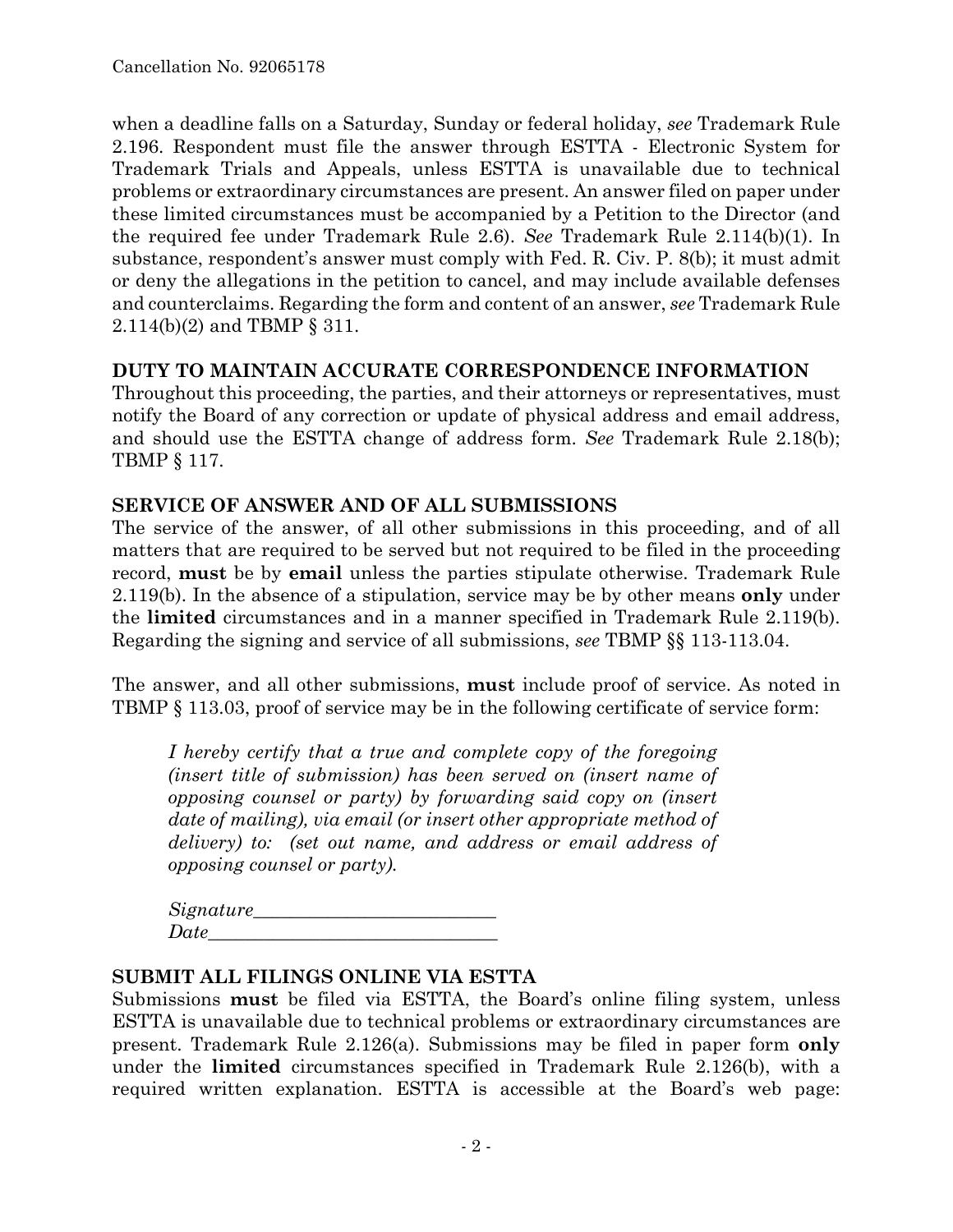http://estta.uspto.gov/. The page has instructions and tips. ESTTA offers various forms, some of which may require attachments and/or a fee. For technical questions, a party may call 571-272-8500 (Mon. - Fri. 8:30 - 5:00 ET) or email ESTTA@uspto.gov. This proceeding involves several deadlines, and due to potential technical issues, parties should not wait until the deadline to submit filings. The Board may **decline to consider** an untimely submission. Moreover, Trademark Rule 2.126 sets forth the required form and format for all submissions (*e.g.*, page limitations), and the Board may **decline to consider** any submission that does not comply with this rule, including, but not limited to motions, briefs, exhibits, and deposition transcripts.

### **CONFERENCE, DISCOVERY, DISCLOSURE AND TRIAL SCHEDULE**

| Time to Answer                          | 2/23/2017  |
|-----------------------------------------|------------|
| Deadline for Discovery Conference       | 3/25/2017  |
| Discovery Opens                         | 3/25/2017  |
| Initial Disclosures Due                 | 4/24/2017  |
| Expert Disclosures Due                  | 8/22/2017  |
| Discovery Closes                        | 9/21/2017  |
| Plaintiff's Pretrial Disclosures Due    | 11/5/2017  |
| Plaintiff's 30-day Trial Period Ends    | 12/20/2017 |
| Defendant's Pretrial Disclosures Due    | 1/4/2018   |
| Defendant's 30-day Trial Period Ends    | 2/18/2018  |
| Plaintiff's Rebuttal Disclosures Due    | 3/5/2018   |
| Plaintiff's 15-day Rebuttal Period Ends | 4/4/2018   |
| Plaintiff's Opening Brief Due           | 6/3/2018   |
| Defendant's Brief Due                   | 7/3/2018   |
| Plaintiff's Reply Brief Due             | 7/18/2018  |
|                                         |            |

### **PARTIES ARE REQUIRED TO HOLD DISCOVERY CONFERENCE**

The parties are required to schedule and hold a discovery conference by the deadline in the schedule in this order, or as reset by the Board. In the conference, the parties are required to discuss, at a minimum, 1) the nature and basis of their claims and defenses, 2) the possibility of promptly settling, or at least narrowing the scope of claims or defenses, and 3) arrangements for disclosures, discovery, preserving discoverable information and introduction of evidence at trial. For guidance, *see* Fed. R. Civ. P. 26(f), Trademark Rule 2.120(a)(2)(i) and TBMP  $\S$ § 401.01 and 408.01(a).

The parties must hold the conference in person, by telephone or by a means on which they agree. A Board interlocutory attorney or administrative trademark judge will participate in the conference either upon request of any party made no later than ten (10) days prior to the conference deadline, or when the Board deems it useful to have Board involvement. *See* Trademark Rule 2.120(a)(2)(i). A request for Board participation must be made either through ESTTA, or by telephone call to the assigned interlocutory attorney named on the TTABVUE record for this proceeding. A party requesting Board participation should first determine possible dates and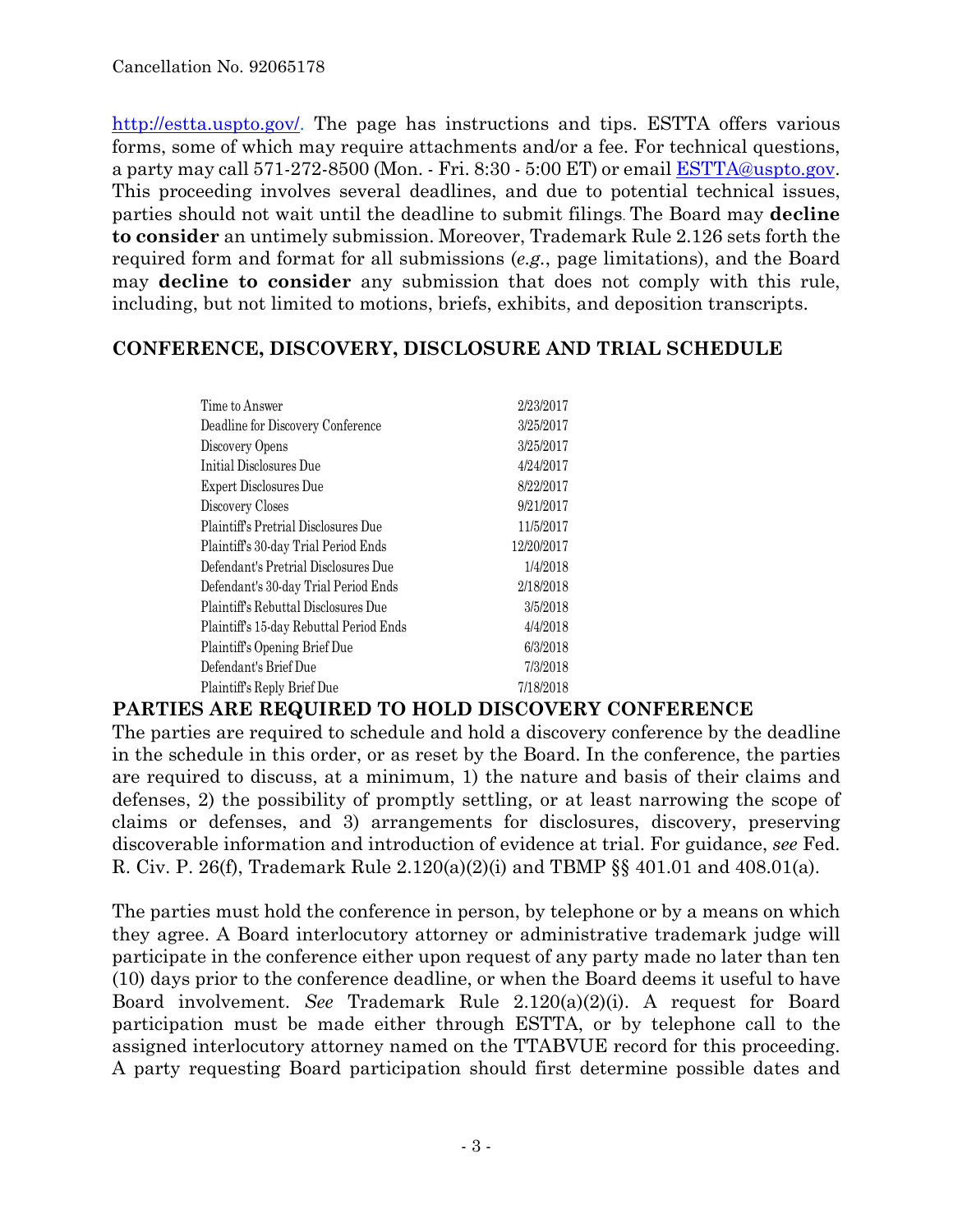times when all parties are available. A conference with a Board attorney's participation will be by telephone in accordance with the Board's instructions.

For efficiency, the parties may stipulate to various procedural and substantive disclosure, discovery and trial matters (*e.g*., modification of deadlines and obligations) upon written stipulation and approval by the Board. Trademark Rule  $2.120(a)(2)(iv)$ provides a non-exhaustive list of matters to which parties may stipulate. The best practice is to reduce all stipulations to writing. If email service is not practical, such as for voluminous document production in discovery, the parties should discuss in the conference how production will be made. The parties, and their attorneys or representatives, have **a duty to cooperate** in the discovery process. TBMP § 408.01.

## **PROTECTIVE ORDER FOR CONFIDENTIAL INFORMATION**

The Board's Standard Protective Order is automatically imposed in all *inter partes* proceedings, and is available at: https://www.uspto.gov/trademarks-applicationprocess/appealing-trademark-decisions/standard-documents-and-guidelines-0.

During their conference, the parties should discuss whether they will use an alternative or modified protective order, subject to approval by the Board. *See* Trademark Rule 2.116(g) and TBMP § 412. The standard order does not automatically protect confidential information; its provisions for designating confidential information must be utilized as needed by the parties. Trademark Rule 2.126(c) sets forth the procedure for filing confidential submissions.

# **ACCELERATED CASE RESOLUTION (ACR)**

During their conference, the parties are to discuss whether they wish to seek mediation or arbitration, and whether they can stipulate to the Board's Accelerated Case Resolution (ACR) process for a more efficient and cost-effective means of obtaining the Board's determination of the proceeding. For details, and examples of ACR proceedings, *see* TBMP § 528, and the Board's webpage: http://www.uspto.gov/trademarks-application-process/trademark-trial-and-appealboard-ttab.

### **INITIAL DISCLOSURES AND DISCOVERY**

Regarding the deadline for and contents of initial disclosures, *see* Trademark Rules  $2.120(a)(1)$  and  $(2)(i)$ , and TBMP § 401.02. Regarding deadlines for serving and responding to discovery, *see* Trademark Rule 2.120(a)(3) and TBMP § 403.03. Certain provisions of Fed. R. Civ. P. 26 are applicable in modified form. Note that written discovery (interrogatories, requests for production, requests for admission) must be served **early** enough so that responses will be due **no later than** the close of discovery. Regarding the scope and limits of discovery, *see* TBMP 414; discoverable items may include documents, tangible things, and electronically stored information (ESI).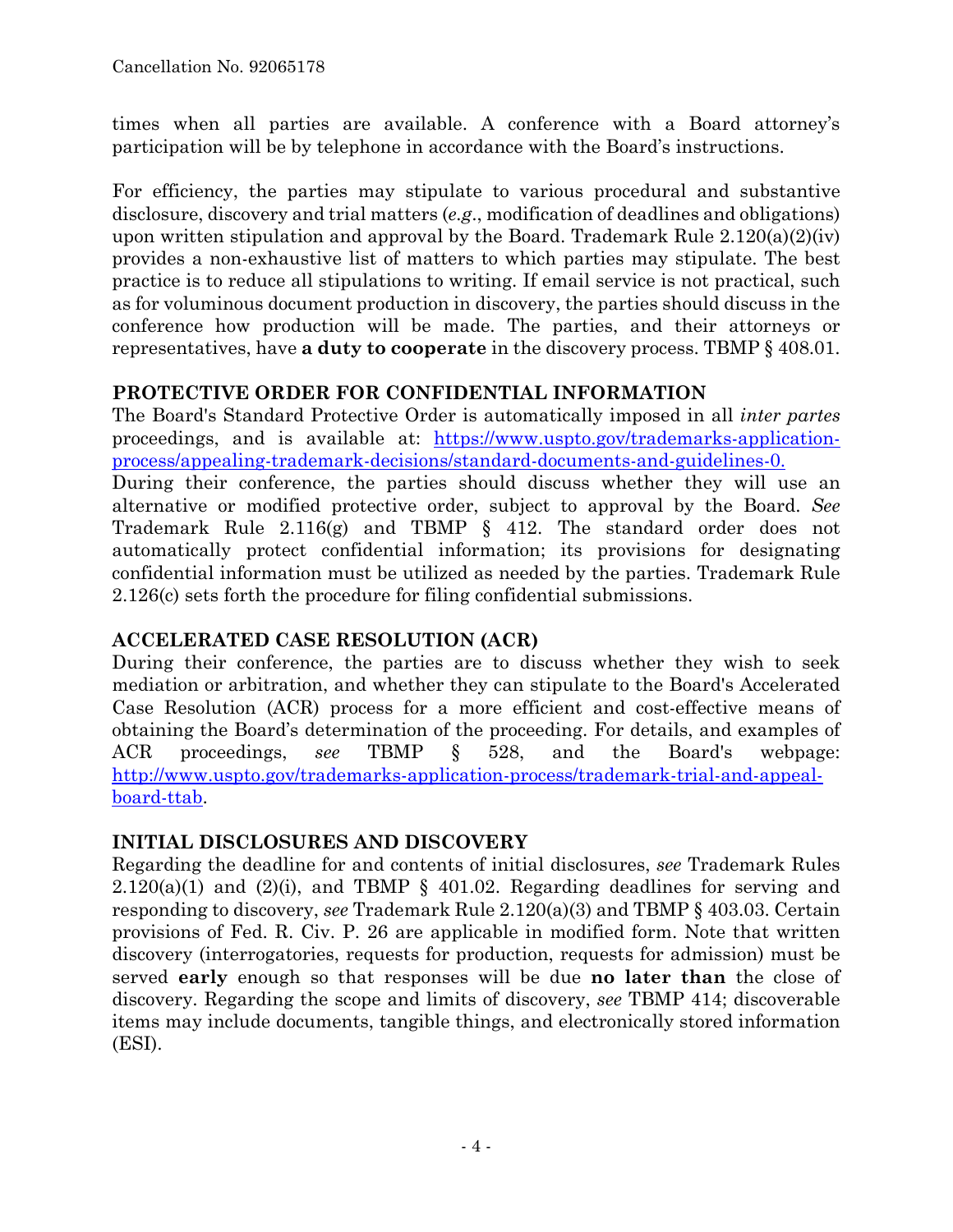## **MOTIONS**

Certain provisions of Fed. R. Civ. P. 11 apply to all submissions in Board proceedings. *See* TBMP § 527.02. Regarding available motions, *see* TBMP Chapter 500. Regarding applicable deadlines to respond to motions, depending on the motion filed, *see* Trademark Rules 2.127(a) and (e)(1). When a party timely files a potentially dispositive motion the proceeding is suspended with respect to all matters not germane to the motion. *See* Trademark Rule 2.127(d). In addressing motions or other filings, if it appears to the Board that a telephone conference would be beneficial, or upon request of one or both parties, the Board may schedule a conference. *See* Trademark Rule  $2.120(j)(1)$  and TBMP §  $502.06(a)$ .

## **PRETRIAL DISCLOSURES, TRIAL AND BRIEFING**

Regarding the procedures and deadlines for pretrial disclosures and trial, and specifically the noticing, taking, serving and submitting of evidence and testimony, *see* Trademark Rules 2.120(k), 2.121, 2.122, 2.123 and 2.125, as well as TBMP Chapter 700. The parties should review these authorities. For example: witness testimony may be submitted in the form of affidavit or declaration subject to the right to oral cross examination; transcripts of testimony depositions, with exhibits, must be served on each adverse party within thirty (30) days after completion of taking the testimony; certified transcripts and exhibits must be filed, with notice of such filing served on each adverse party; and all notices of reliance must be submitted during the submitting party's assigned testimony period and must indicate generally the relevance the evidence and associate it with one or more issues.

Main briefs shall be filed in accordance with Trademark Rules 2.128(a) and (b). An oral hearing is not required, but will be scheduled upon separate notice timely filed pursuant to Trademark Rule 2.129(a). Regarding briefs and oral hearings, *see* TBMP §§ 801-802.

# **LEGAL RESOURCES AVAILABLE AT WEB PAGE**

For a general description of Board proceedings, *see* TBMP §102.03. Proceedings are governed by the Trademark Rules of Practice in Parts 2 and 7 of Title 37 of the Code of Federal Regulations. These rules, the Manual of Procedure (TBMP), information on Accelerated Case Resolution (ACR) and Alternative Dispute Resolution (ADR), and many Frequently Asked Questions, are available on the Board's web page, at: http://www.uspto.gov/trademarks-application-process/trademark-trial-and-appealboard-ttab. The parties should check the web page for important changes, announcements, etc., many of which apply to proceedings already in progress.

# **PARTIES NOT REPRESENTED BY COUNSEL**

This proceeding is similar to a civil action in a federal district court and can be complex. The Board **strongly** advises all parties to secure the services of an attorney who is familiar with trademark law and Board procedure. The Board cannot aid in